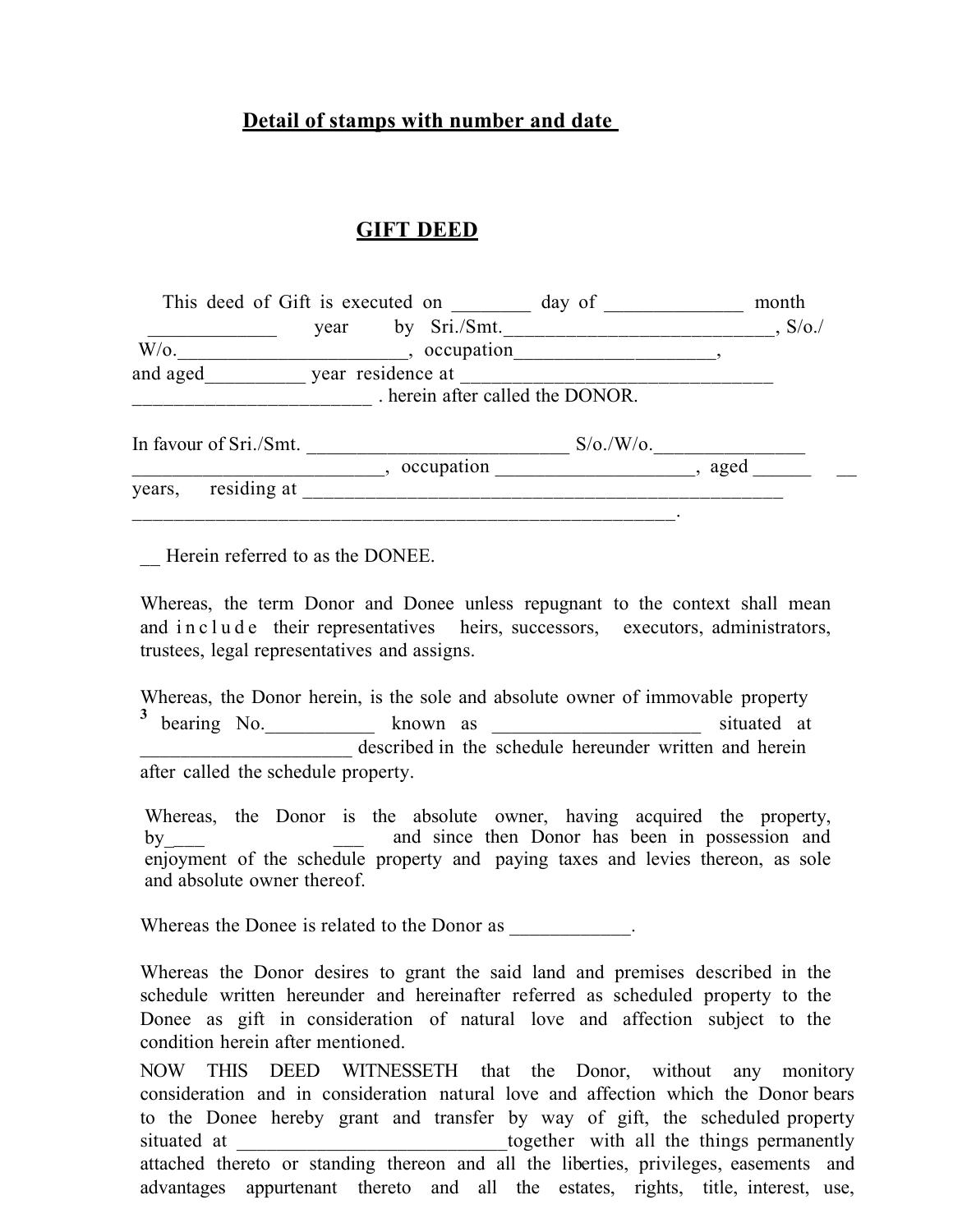inheritance, possession, benefits, claims and demand whatsoever of the Donor TO HAVE AND TO HOLD the same unto the use of the Donee absolutely but subject to the payment of all taxes, rates, assessments, dues and duties now and here after chargeable thereon to the Government or local authorities.

Whereas the Donor hereby covenant with the Donee;

- (a) That the Donor now has in himself, absolute right, full power, and absolute authority to grant the said scheduled property hereby granted as gift in the manner aforesaid.
- (b) The Donee may at all times herein after peacefully and quietly enter upon, take possession of the scheduled property and enjoy the said scheduled property as he deems fit without any interruption, claim or demand whatsoever from or by the Donor or his heirs, executors, administrators and assigns or any person or persons lawfully claiming or to claim by from under or in trust for the Donor.
- (c) AND FURTHER that the Donor and all persons having or lawfully claiming any estate or interest whatsoever to the said scheduled property and premises or any part thereof from under or in trust for the Donor or his heirs, executors, administrators and assigns or any of them shall and will from time to time and at all times hereafter at the request and cost of the Donee do and execute or cause to be done and executed all such further and other acts, deeds, things, conveyances and assurances in law whatsoever for better and more perfectly assuring the said scheduled property and every part thereof unto and to the use of the Donee in the manner aforesaid as by the Donee his heirs, executors, administrators and assigns or counsel in law shall be reasonably required.

## **SCHEDULE OF THE PROPERTY**

## **(Gifted under this deed)**

All the piece and parcel of immovable property <sup>5</sup> bearing No. Measuring \_\_\_\_\_\_\_\_\_\_\_\_\_\_\_ Bounded by:- On the East On the West : On the South : On the North : Market value of the property gifted under this deed is Rs.  $(Rupees$  only).

The Stamp duty is paid on the market value as computed above.

IN WITNESS WHEREOF the Donor as well as the Donee (by way of acceptance of